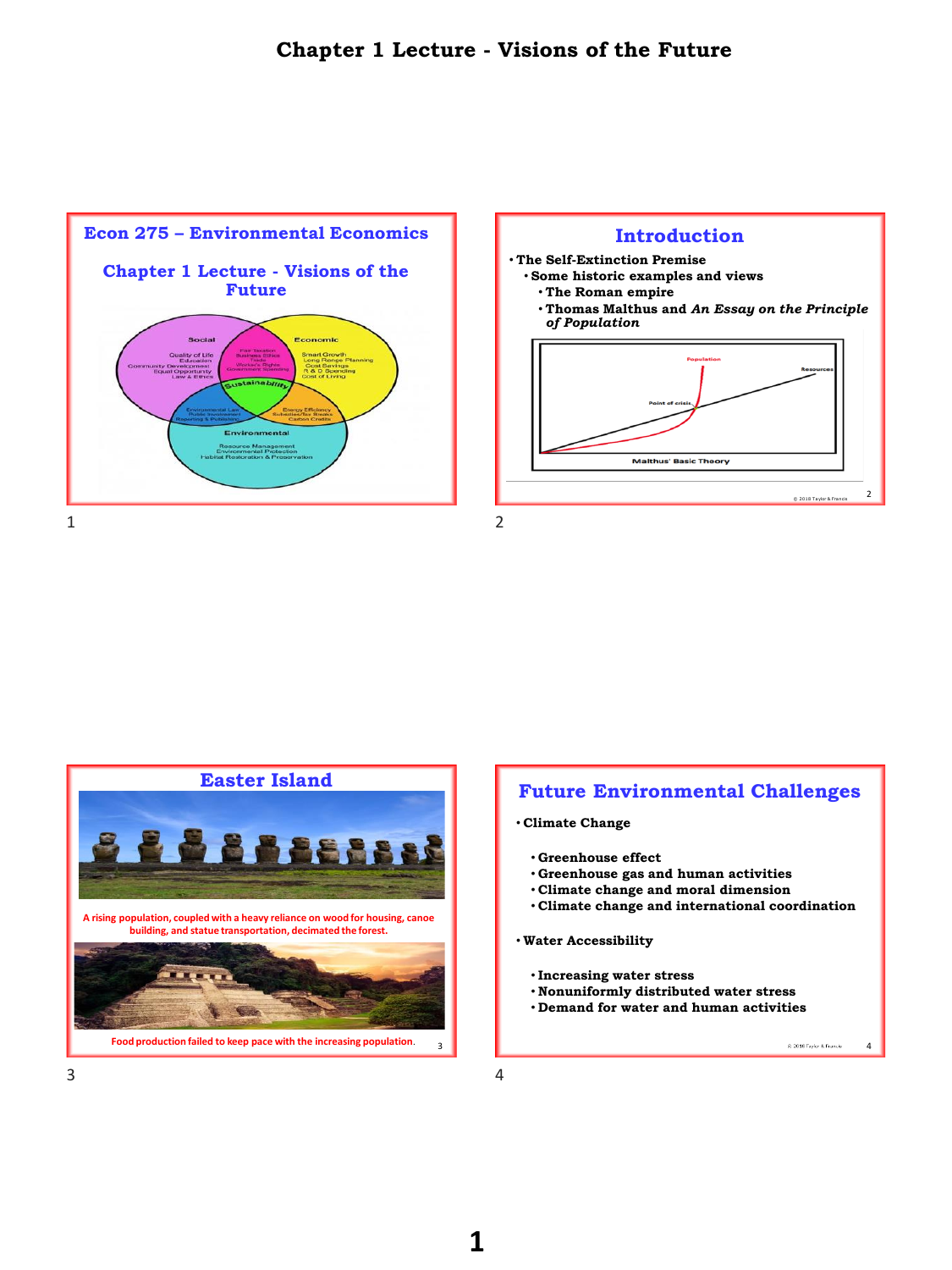## **How Will Societies Respond?**

- **International Cooperation**
- **Resilient Market System**
- **Understanding Feedback Loops**
	- **Positive Feedback Loops**
		- **Positive feedback loops refer to those in which secondary effects tend to reinforce the basic trends.**
		- **Examples include capital accumulation, emissions of methane, and global warming.**
		- **Scientists believe, for example, that the relationship between emissions of methane and climate change may be described as a positive feedback loop.**

#### • **Negative Feedback Loops**

- **A negative feedback loop is a self-limiting rather than self-reinforcing process.**
- **For example, the Gaia hypothesis**

5

 $5\overline{6}$ 





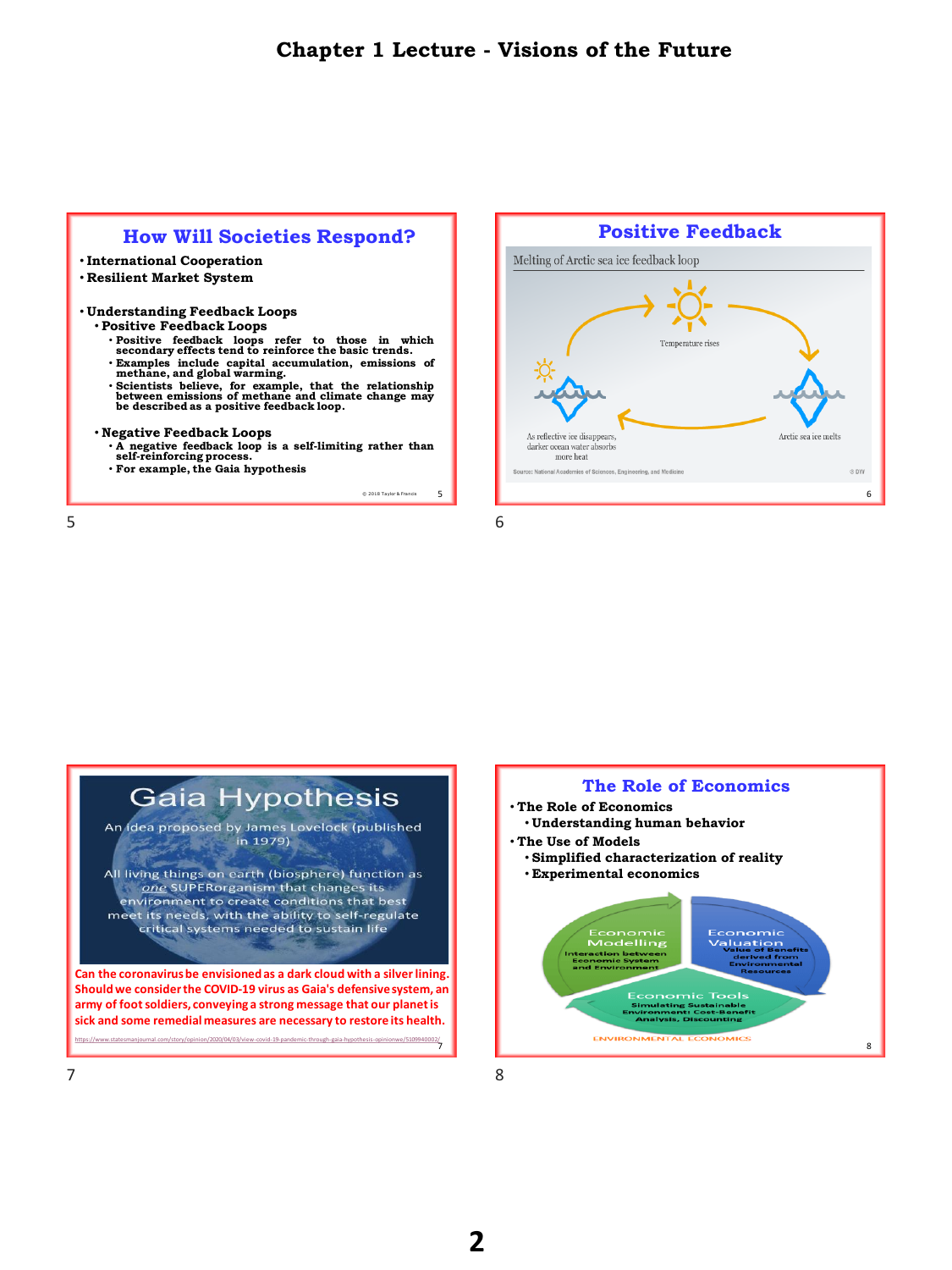### **Ecological Economics and Environmental Economics**

**Environmental (and resource) economics**

- **The environment ("land") is a "factor of production"**
- **There are substitutes for environmental goods and services**
- **Environmental problems can be addressed by adjustments in the economic systems**
- **Ecological economics** • **People (and economies) are part of the environment** • **There are no** 
	- **substitutes for many environmental goods and services**
	- **Addressing environmental problems requires contribution of disciplines other than economics**

## **The Road Ahead**

- **Is the problem correctly conceptualized as exponential growth with fixed, immutable resource limits? Does the earth have a finite carrying capacity? Do current levels of economic activity exceed the carrying capacity?**
- **How does the economic system respond to scarcities? Is the process mainly characterized by positive or negative feedback loops?**

10

© 2018 Taylor & Francis

 $9 \hspace{2.5cm} 10$ 

9

| <b>The Road Ahead</b>                                                                                                                                             |       |
|-------------------------------------------------------------------------------------------------------------------------------------------------------------------|-------|
| . What is the role of the political system in<br>controlling these problems? In what<br>circumstances is government intervention<br>necessary?                    |       |
| . Can our economic and political institutions<br>respond to the uncertainty in reasonable ways<br>or does uncertainty become a paralyzing<br>force?               |       |
| . Can the economic and political systems work<br>together to eradicate poverty and social<br>injustice while respecting our obligations to<br>future generations? |       |
| $$2018$ Teylor & Frencis $11$                                                                                                                                     | @ Cen |
| 11                                                                                                                                                                |       |